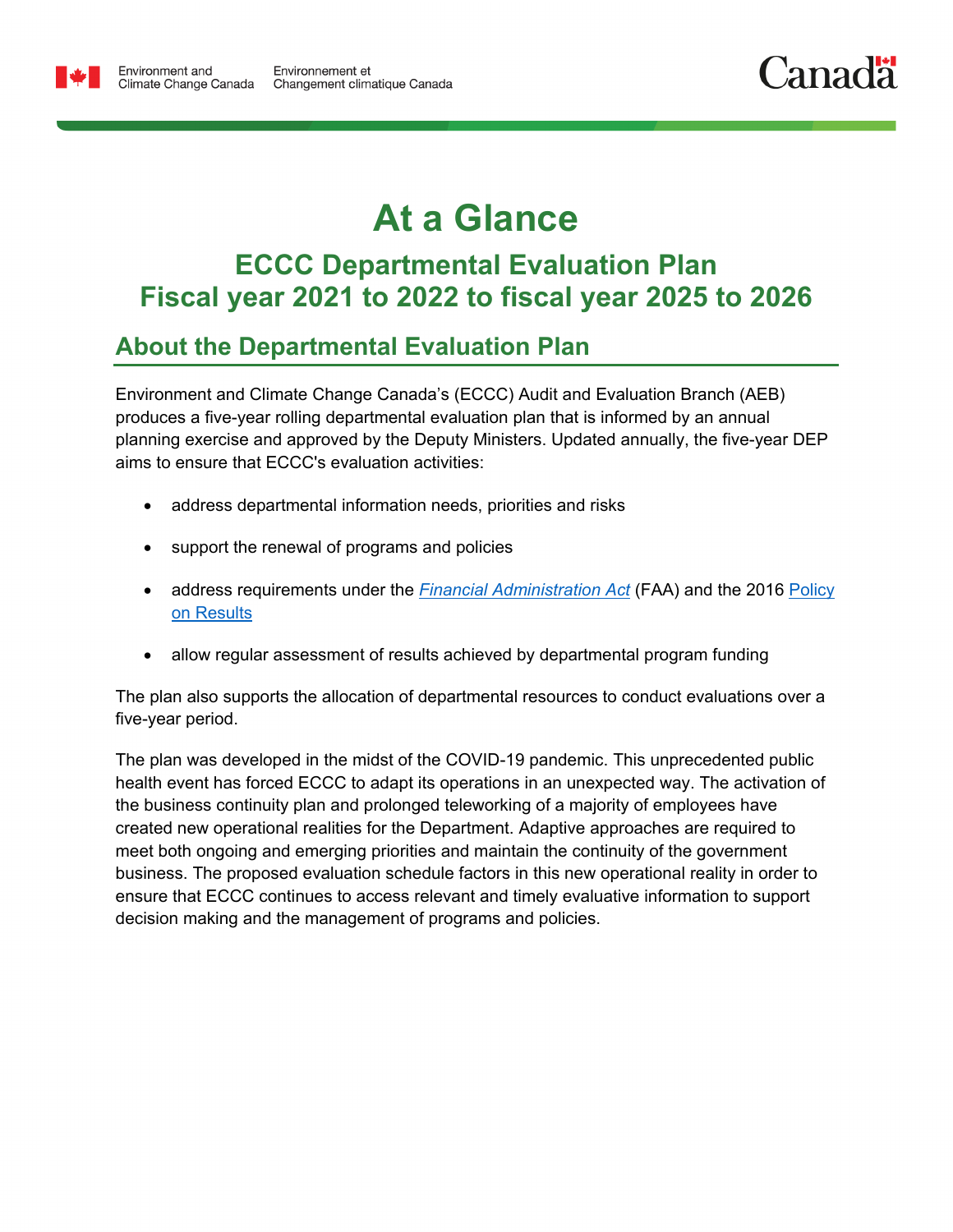## **Planned evaluations, fiscal year 2021 to 2022 to fiscal year 2025 to 2026**

This new five-year cycle of evaluations builds on accomplishments made in the previous fiscal

| year.                                                                                                                                                                                                                                                                                                                                                                                                                                                    |                                                                                                                                                                                                                                                                                                                                                                                                                                                                                                                                                                                                                 |
|----------------------------------------------------------------------------------------------------------------------------------------------------------------------------------------------------------------------------------------------------------------------------------------------------------------------------------------------------------------------------------------------------------------------------------------------------------|-----------------------------------------------------------------------------------------------------------------------------------------------------------------------------------------------------------------------------------------------------------------------------------------------------------------------------------------------------------------------------------------------------------------------------------------------------------------------------------------------------------------------------------------------------------------------------------------------------------------|
| Fiscal year 2020 to 2021 by the numbers<br>In fiscal year 2020 to 2021, the Evaluation<br>Division of the AEB:<br>completed 2 ECCC-led evaluation<br>reports<br>• completed 1 internal study on the<br>suite of federal programming related<br>to climate change adaptation<br>• worked on 3 horizontal evaluations<br>led by other government departments<br>• launched or continued work on 8<br>evaluations that will be completed in<br>2021 to 2022 | Thirty-five evaluation projects are planned<br>to be completed from FY 2021 to 2022 to<br>FY 2025 to 2026. Of these, ECCC will lead<br>26 projects, eight of which will be horizontal<br>evaluations involving other government<br>departments (OGD). As well, ECCC will<br>participate in nine horizontal evaluations led<br>by OGDs. The AEB will support the OGDs<br>with the planning, conduct, reporting and<br>approval of these horizontal evaluations.<br>Overall, the proposed five-year evaluation<br>plan will cover 93% of total departmental<br>program spending (excluding internal<br>services). |

### **Overview of planned ECCC internal audit projects, by fiscal year of approval by the Deputy Ministers**

- **FY 2021 to 2022** International Climate Change Cooperation (horizontal evaluation, ECCC lead)
	- Environmental Damages Fund (ECCC internal evaluation)
	- Canada Nature Fund Protected Areas and Species at Risk (ECCC internal formative evaluation)
	- Great Lakes and Lake Winnipeg (ECCC internal evaluation)
	- Weather Observations, Forecasts and Warnings (ECCC internal evaluation)
	- Core Climate Change Mitigation (ECCC internal evaluation)
	- Federal Leadership Towards Zero Plastic Waste in Canada (horizontal evaluation, ECCC lead)
	- Green Municipal Fund (horizontal evaluation, ECCC lead)
	- World Class Tanker Safety Initiative (horizontal evaluation, ECCC participant)
	- Trans-Mountain Pipeline Expansion –Phase IV Implementation (horizontal evaluation, ECCC participant)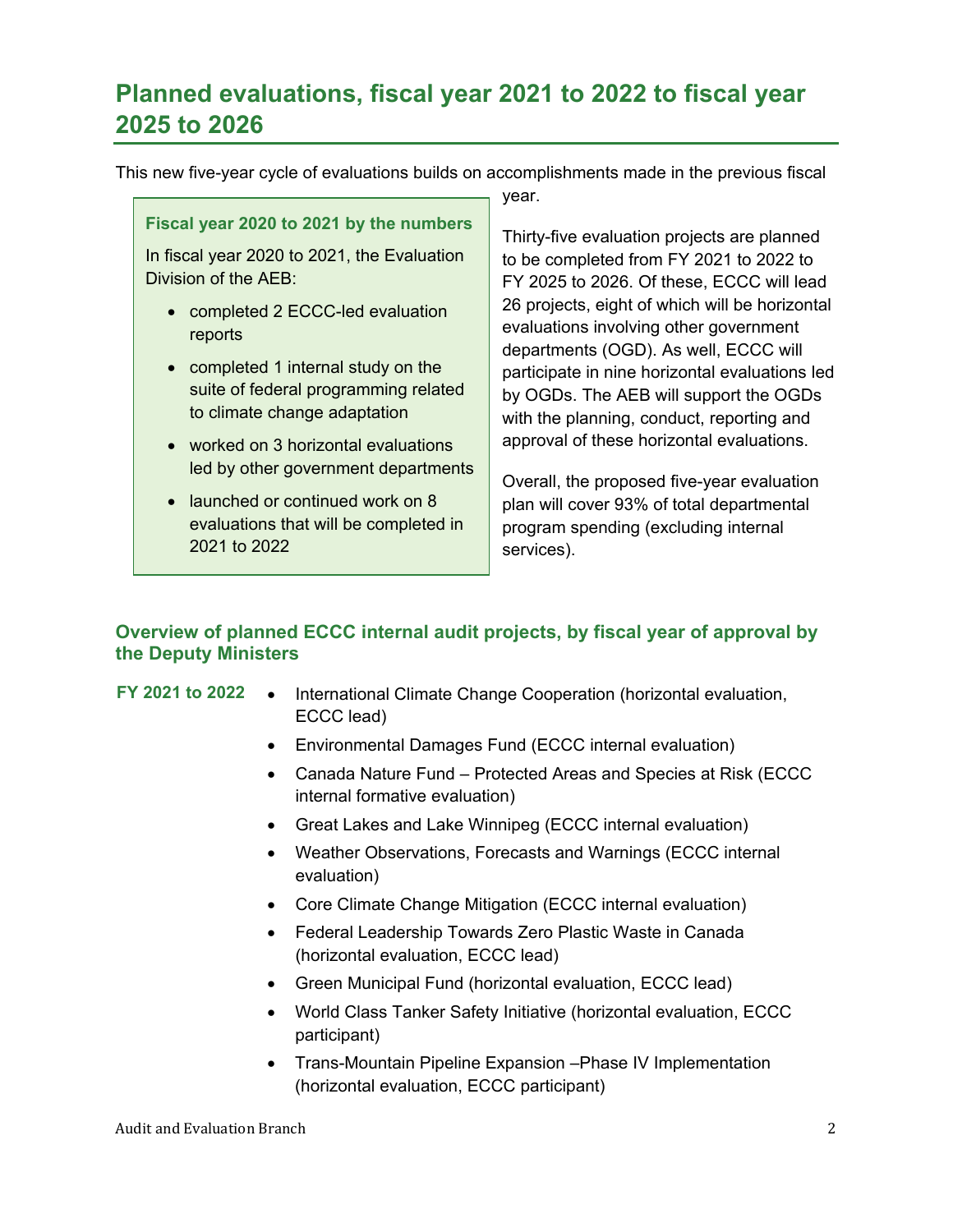#### **FY 2022 to 2023** • Hydrological Services (ECCC internal evaluation)

- Pan-Canadian Carbon Pricing (horizontal evaluation, ECCC lead)
- Eco-Action Community Funding Program (ECCC internal evaluation)
- St. Lawrence Program (ECCC internal evaluation)
- Species at Risk (horizontal evaluation, ECCC lead)
- Habitat Conservation and Protection (ECCC internal evaluation)
- Emergency Management Strategy Floodplain Mapping and Alerting System for Coastal (ECCC internal evaluation)
- Oceans Protection Plan (horizontal evaluation, ECCC participant)
- Impact Assessment and Regulatory Processes Initiative (horizontal evaluation, ECCC participant)
- Canadian Shellfish Sanitation Program (horizontal evaluation, ECCC participant)
- Whales Initiative, including Protection Measures for the Southern Resident Killer Whale (horizontal evaluation, ECCC participant)
- **FY 2023 to 2024** Low Carbon Economy Fund (ECCC internal evaluation)
	- Trans-Mountain Pipeline Expansion Terrestrial Cumulative Effects Initiative (horizontal evaluation, ECCC lead)
	- Federal Contaminated Sites Action Plan: Phase IV (horizontal evaluation, ECCC lead)
	- Migratory Birds and other Wildlife Program (ECCC internal evaluation)
	- Enforcement Modernization Initiative (ECCC internal evaluation)
- **FY 2024 to 2025** Water Quality and Ecosystems Health, including Joint Oil Sand Monitoring (ECCC internal evaluation)
	- Climate Action Awareness Fund (ECCC internal evaluation)
	- Canadian Centre for Climate Services (ECCC internal evaluation)
	- Biodiversity and Partnership Programs (ECCC internal evaluation)
	- Youth Employment and Skills Strategy (horizontal evaluation, ECCC participant)
	- Chemicals Management Plan (horizontal evaluation, ECCC participant)
- **FY 2025 to 2026** Addressing Air Pollution Horizontal Initiative (horizontal evaluation, ECCC lead)
	- Sustainability Reporting and Indicators (ECCC internal evaluation)
	- Adaptation to climate change Horizontal Roll-up (planning horizontal evaluation, ECCC lead)
	- Genomic Research and Development Initiative (horizontal evaluation, ECCC participant)